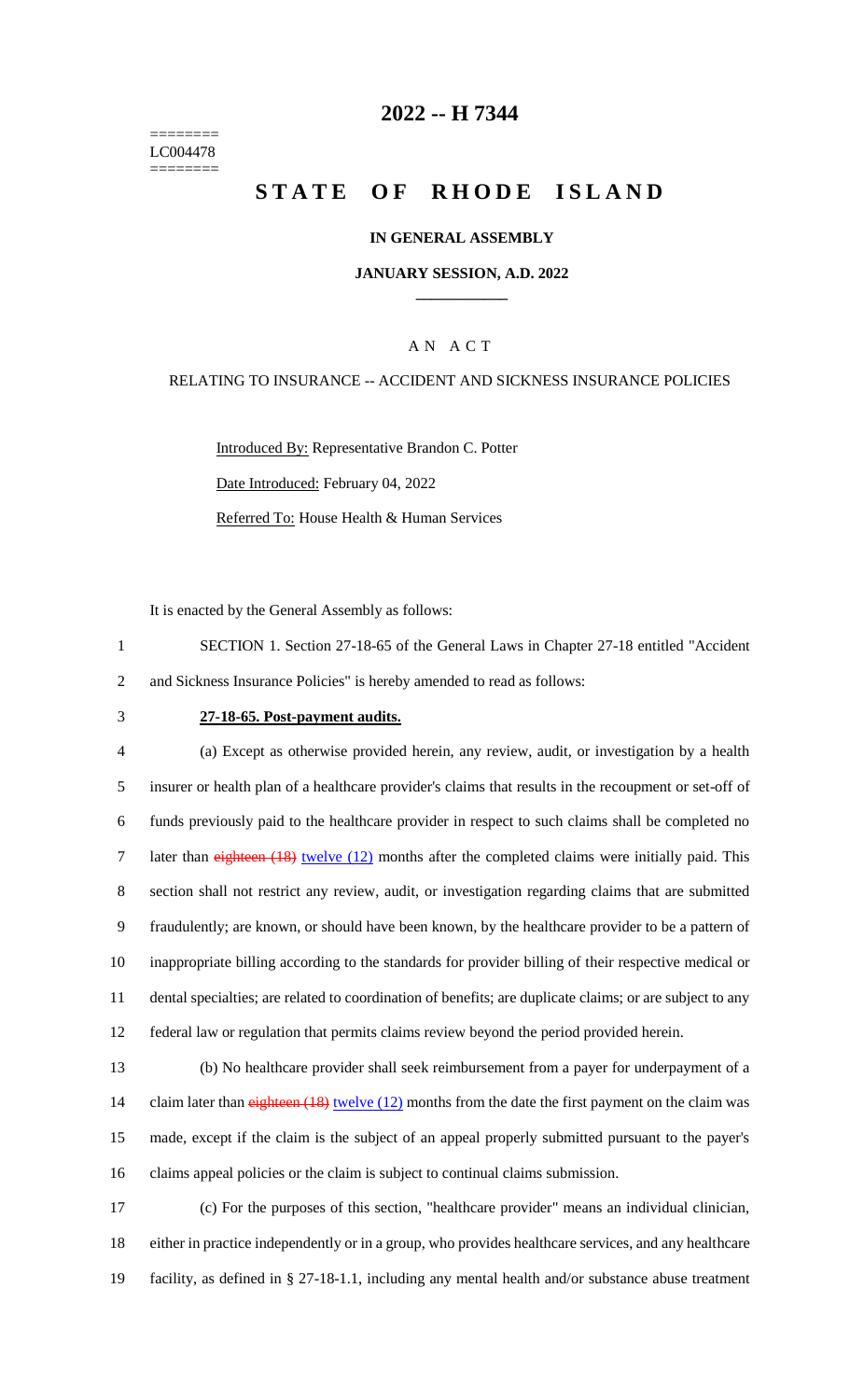- facility, physician, or other licensed practitioner as identified to the review agent as having primary
- responsibility for the care, treatment, and services rendered to a patient.
- (d) Except for those contracts where the health insurer or plan has the right to unilaterally amend the terms of the contract, the parties shall be able to negotiate contract terms that allow for different time frames than is prescribed herein.
- SECTION 2. Section 27-19-56 of the General Laws in Chapter 27-19 entitled "Nonprofit Hospital Service Corporations" is hereby amended to read as follows:
- 

## **27-19-56. Post-payment audits.**

 (a) Except as otherwise provided herein, any review, audit, or investigation by a nonprofit hospital service corporation of a healthcare provider's claims that results in the recoupment or set- off of funds previously paid to the healthcare provider in respect to such claims shall be completed 12 no later than eighteen (18) twelve (12) months after the completed claims were initially paid. This section shall not restrict any review, audit, or investigation regarding claims that are submitted fraudulently; are known, or should have been known, by the healthcare provider to be a pattern of inappropriate billing according to the standards for provider billing of their respective medical or dental specialties; are related to coordination of benefits; are duplicate claims; or are subject to any federal law or regulation that permits claims review beyond the period provided herein.

 (b) No healthcare provider shall seek reimbursement from a payer for underpayment of a 19 claim later than eighteen (18) twelve (12) months from the date the first payment on the claim was made, except if the claim is the subject of an appeal properly submitted pursuant to the payer's claims appeal policies or the claim is subject to continual claims submission.

 (c) For the purposes of this section, "healthcare provider" means an individual clinician, either in practice independently or in a group, who provides healthcare services, and any healthcare facility, as defined in § 27-18-1.1, including any mental health and/or substance abuse treatment facility, physician, or other licensed practitioner identified to the review agent as having primary responsibility for the care, treatment, and services rendered to a patient.

- (d) Except for those contracts where the health insurer or plan has the right to unilaterally amend the terms of the contract, the parties shall be able to negotiate contract terms that allow for different time frames than is prescribed herein.
- SECTION 3. Section 27-20-51 of the General Laws in Chapter 27-20 entitled "Nonprofit
- Medical Service Corporations" is hereby amended to read as follows:
- **27-20-51. Post-payment audits.**

 (a) Except as otherwise provided herein, any review, audit, or investigation by a nonprofit medical service corporation of a healthcare provider's claims that results in the recoupment or set-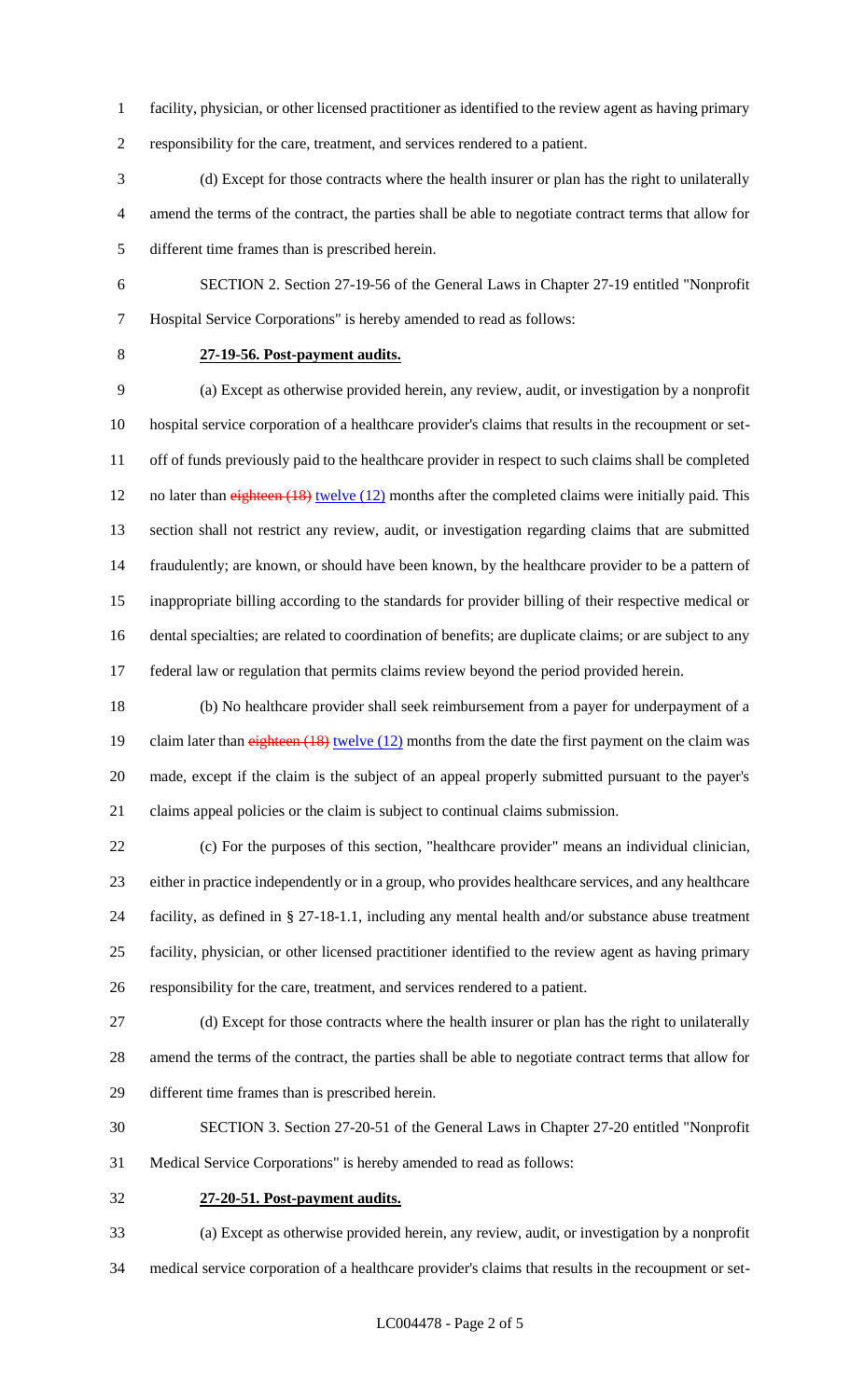off of funds previously paid to the healthcare provider in respect to such claims shall be completed 2 no later than eighteen (18) twelve (12) months after the completed claims were initially paid. This section shall not restrict any review, audit, or investigation regarding claims that are submitted fraudulently; are known, or should have been known, by the healthcare provider to be a pattern of inappropriate billing according to the standards for provider billing of their respective medical or dental specialties; are related to coordination of benefits; are duplicate claims; or are subject to any federal law or regulation that permits claims review beyond the period provided herein.

 (b) No healthcare provider shall seek reimbursement from a payer for underpayment of a 9 claim later than eighteen (18) twelve (12) months from the date the first payment on the claim was made, except if the claim is the subject of an appeal properly submitted pursuant to the payer's claims appeal policies or the claim is subject to continual claims submission.

 (c) For the purposes of this section, "healthcare provider" means an individual clinician, either in practice independently or in a group, who provides healthcare services, and any healthcare facility, as defined in § 27-20-1, including any mental health and/or substance abuse treatment facility, physician, or other licensed practitioner identified to the review agent as having primary responsibility for the care, treatment, and services rendered to a patient.

 (d) Except for those contracts where the health insurer or plan has the right to unilaterally amend the terms of the contract, the parties shall be able to negotiate contract terms which allow for different time frames than is prescribed herein.

- SECTION 4. Section 27-41-69 of the General Laws in Chapter 27-41 entitled "Health Maintenance Organizations" is hereby amended to read as follows:
- 

## **27-41-69. Post-payment audits.**

 (a) Except as otherwise provided herein, any review, audit, or investigation by a health maintenance organization of a healthcare provider's claims that results in the recoupment or set-off of funds previously paid to the healthcare provider in respect to such claims shall be completed no 26 later than eighteen (18) twelve (12) months after the completed claims were initially paid. This section shall not restrict any review, audit, or investigation regarding claims that are submitted fraudulently; are known, or should have been known, by the healthcare provider to be a pattern of inappropriate billing according to the standards for provider billing of their respective medical or dental specialties; are related to coordination of benefits; are duplicate claims; or are subject to any federal law or regulation that permits claims review beyond the period provided herein.

 (b) No healthcare provider shall seek reimbursement from a payer for underpayment of a 33 claim later than eighteen (18) twelve (12) months from the date the first payment on the claim was made, except if the claim is the subject of an appeal properly submitted pursuant to the payer's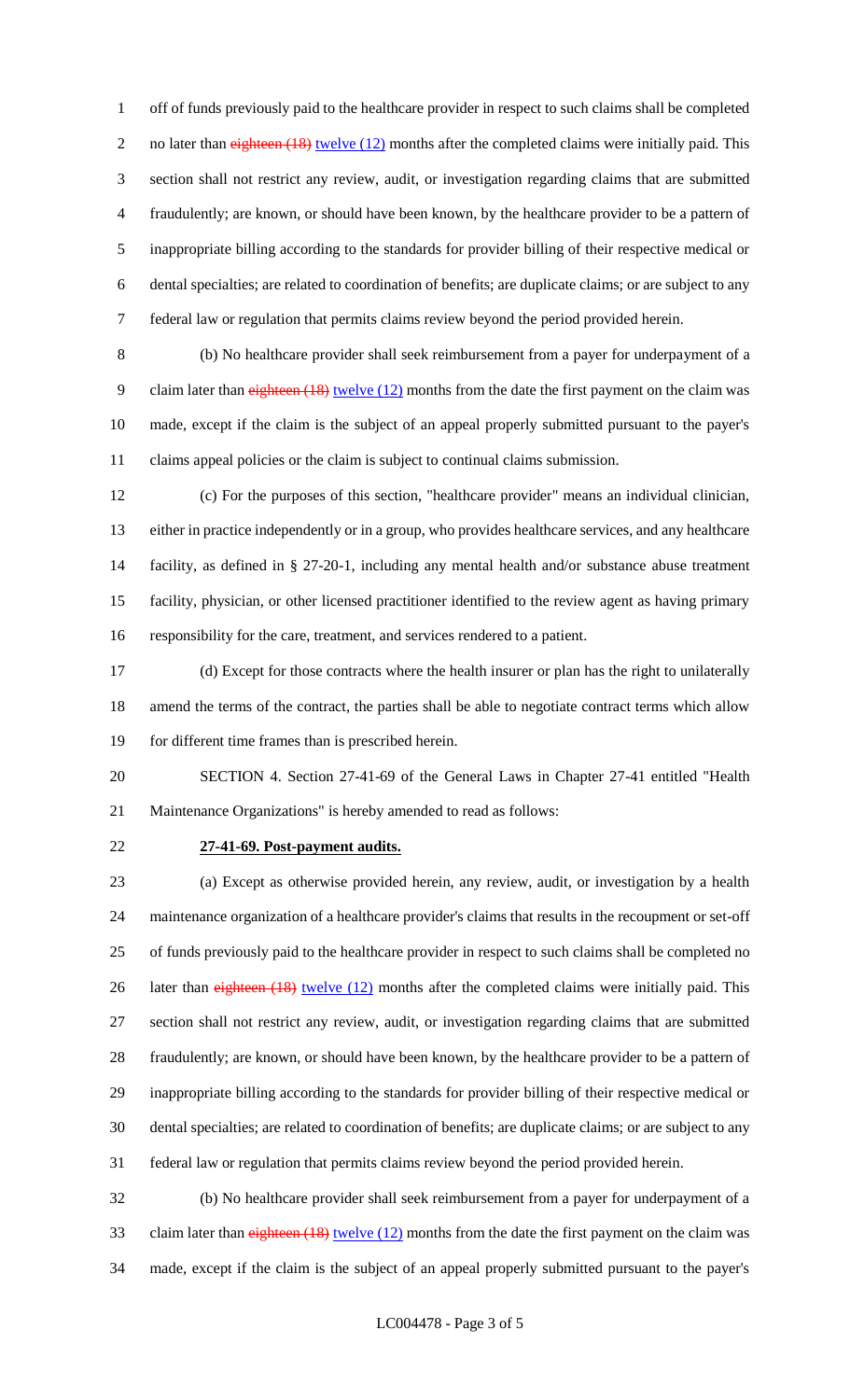claims appeal policies or the claim is subject to continual claims submission.

 (c) For the purposes of this section, "healthcare provider" means an individual clinician, either in practice independently or in a group, who provides healthcare services, and any healthcare facility, as defined in § 27-41-2, including any mental health and/or substance abuse treatment facility, physician, or other licensed practitioner identified to the review agent as having primary responsibility for the care, treatment, and services rendered to a patient. (d) Except for those contracts where the health insurer or plan has the right to unilaterally amend the terms of the contract, the parties shall be able to negotiate contract terms which allow

- for different time frames than is prescribed herein.
- 

SECTION 5. This act shall take effect upon passage.

#### ======== LC004478 ========